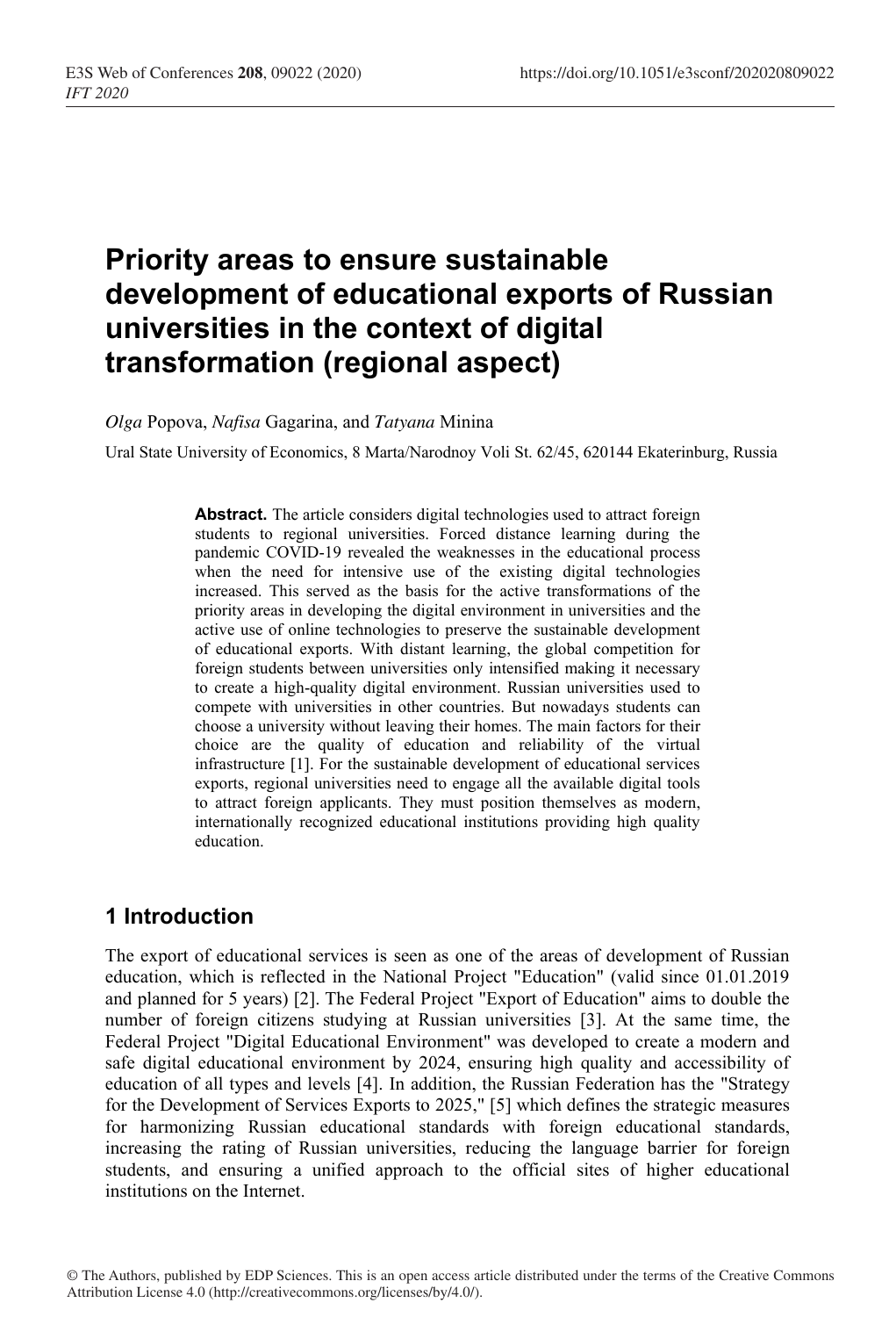The authors believe that to attract a foreign applicant, regional universities need to actively use the digital experience of the leading universities. The purpose of this article is to analyse the digital technologies used by two regional universities in Ekaterinburg to attract foreign applicants.

## **2 Objectives**

1. Analyzing the factors affecting the choice of university by foreign applicants in Russia and the region.

2. Identifying the digital tools used by foreign students to search forthe information about universities.

3. Analyzing the digital tools used by regional universities to attract applicants.

The modern international education market is increasingly competing for talented foreign applicants. One of the criteria for choosing a university is its international rating. The university position in the ranking is important for foreign applicants. According to the QS (Quacquarelli Symonds) 2020 rating, the list of 100 best higher educational institutions in the world includes M.V. Lomonosov Moscow State University (84th place). Then there are Novosibirsk State University (231 place), St. Petersburg State University (234 place), Tomsk State University (268 place), Moscow State Technical University named after Bauman (284 place). Ural Federal University - UrFU occupying the 364 place [6].

Besides, a number of Russian higher education institutions are included in theinternational university rankings like QS (Quacquarelli Symonds), THE (Times Higher Education) and ARWU (Academic Ranking of World Universities).

The pandemic COVID-19 affected the strategies of universities for attracting and retaining foreign students. In particular, most universities started distant training. This process went together with some communication problems with students and dissatisfaction they felt.

Obviously, to solve the problem there is a need for a comfortable digital environment, which is necessary for universities in their further development. It should not be a formality or a temporary solution [7].

In June 2020, IPR-MEDIA conducted an anonymous survey of foreign students from more than 20 Russian universities in order to find out the main reasons for choosing a university and problem areas in studying at Russian universities [8].

When summarizing the answers to the question why they came to study in Russia, the following results were obtained (Table 1):

| Response rate %                                                 | $%$ respondents |
|-----------------------------------------------------------------|-----------------|
| Recognition of the Russian university diploma in my country     | 39,5            |
| Friendly environment                                            | 15,8            |
| Attractiveness of the country for various reasons               | 10,5            |
| Easier enrollment in the desired program compared to my country | 10,5            |
| Migration benefits for foreign students                         |                 |

**Table 1.** Why did you come to study in Russia?

Thus, the main criterion for choosing a university is the recognition of the Russian university diploma in the applicant's country  $(39, 5\%)$ , the second important criterion is friendly environment (15,8%).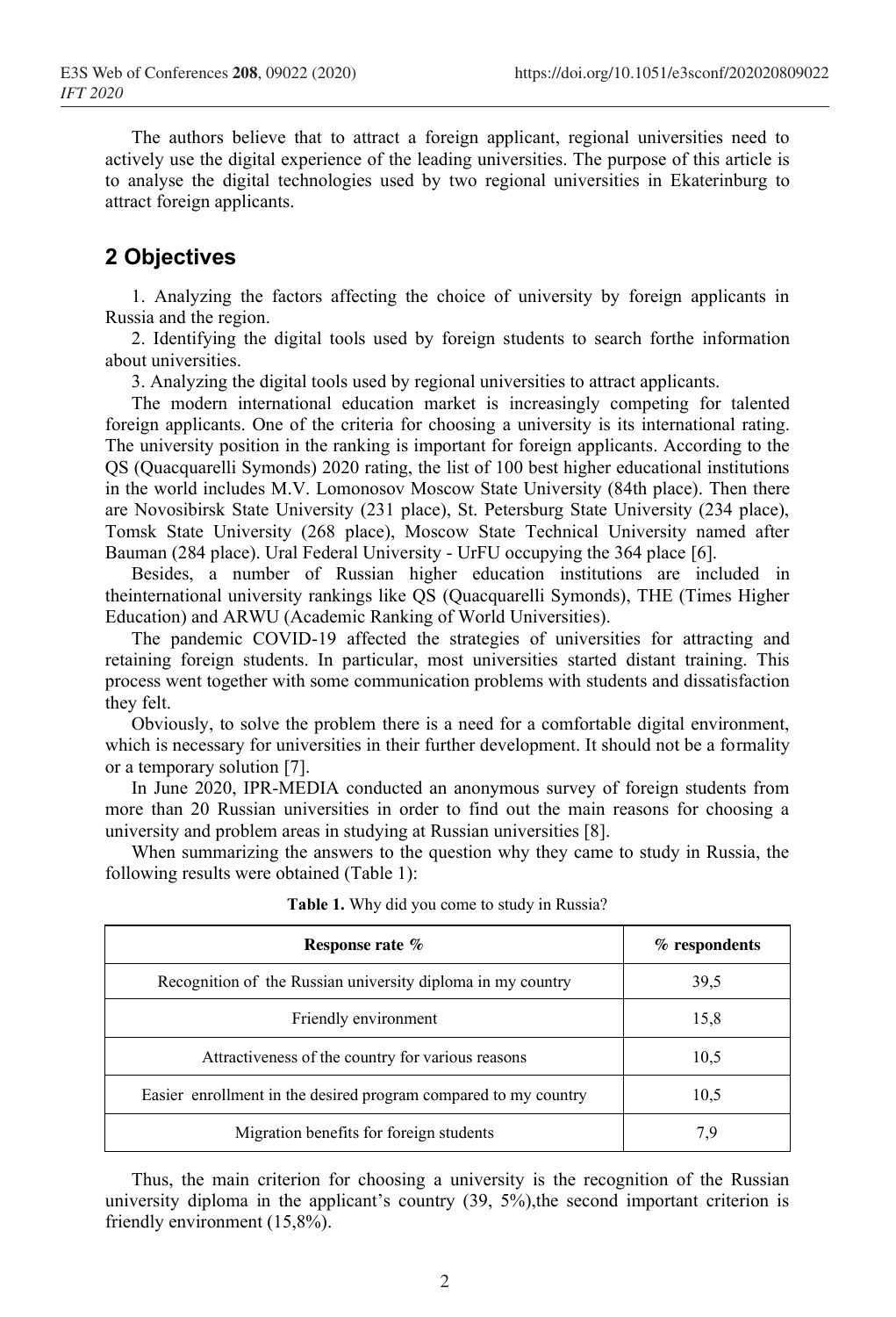When asked about the reasons for choosing a Russian university the answers were distributed as follows (Table 2):

| Response rate %                                                             | % respondents |
|-----------------------------------------------------------------------------|---------------|
| Attractiveness of the Russian education system                              | 57,5          |
| Opportunity to learn the Russian language                                   | 35,0          |
| A number of popular educational programs and courses offered                | 27,5          |
| Mutual recognition of diplomas/qualifications between my country and Russia | 27,5          |
| Recommendations from friends and acquaintances                              | 27,5          |

| Table 2. Main reasons for choosing a Russian university* |  |  |  |
|----------------------------------------------------------|--|--|--|
|----------------------------------------------------------|--|--|--|

\*Students chose several options

The answers to the question about the reason for choosing a Russian university showed that the Russian education system attracts 57,5 foreign applicants. an opportunity to learn the Russian language is important for 35,0% of respondents. This shows that it is necessary to help foreign students to adapt to studying the subjects in Russian, providing them with all the opportunities for this. Universities should consider further employment opportunities for foreign students as some of them would like to make their career in the Russian Federation. [9].

The researchers also identified the reasons for choosing Russian universities as a higher education destination (Table 3).

| Response rate %                                | $%$ respondents |
|------------------------------------------------|-----------------|
| Recommendations from friends and acquaintances | 40              |
| Read reviews on the internet                   | 27,5            |
| International university ranking               | 22,5            |
| The main factor is the city to studyin         | 22,5            |
| Looked at the site of the university           | 20              |

**Table 3.** Main reasons for choosing a Russian university\*

\*Students chose several options

The main factor influencing the choice of the university is the recommendations of friends and acquaintances (40%). 27.5% of foreign applicants read reviews on the Internet. In the third place are the international ranking of the university and the city to study in (22.5%). For 20% of respondents the main reason for choosing the university is the university website. There are problems associated with the adaptation of the university official websites for foreign students [10]. In particular, not all educational institutions may have the English version of their site. At the same time, some foreign students may have difficulties with the Russian version of the site because of insufficient knowledge of the Russian language. However, the official pages in foreign languages that universities have in social networks are popular.

The research also revealed the negative sides. The most common problem foreign students experience in their adaptation is the difficulty of learning the Russian language.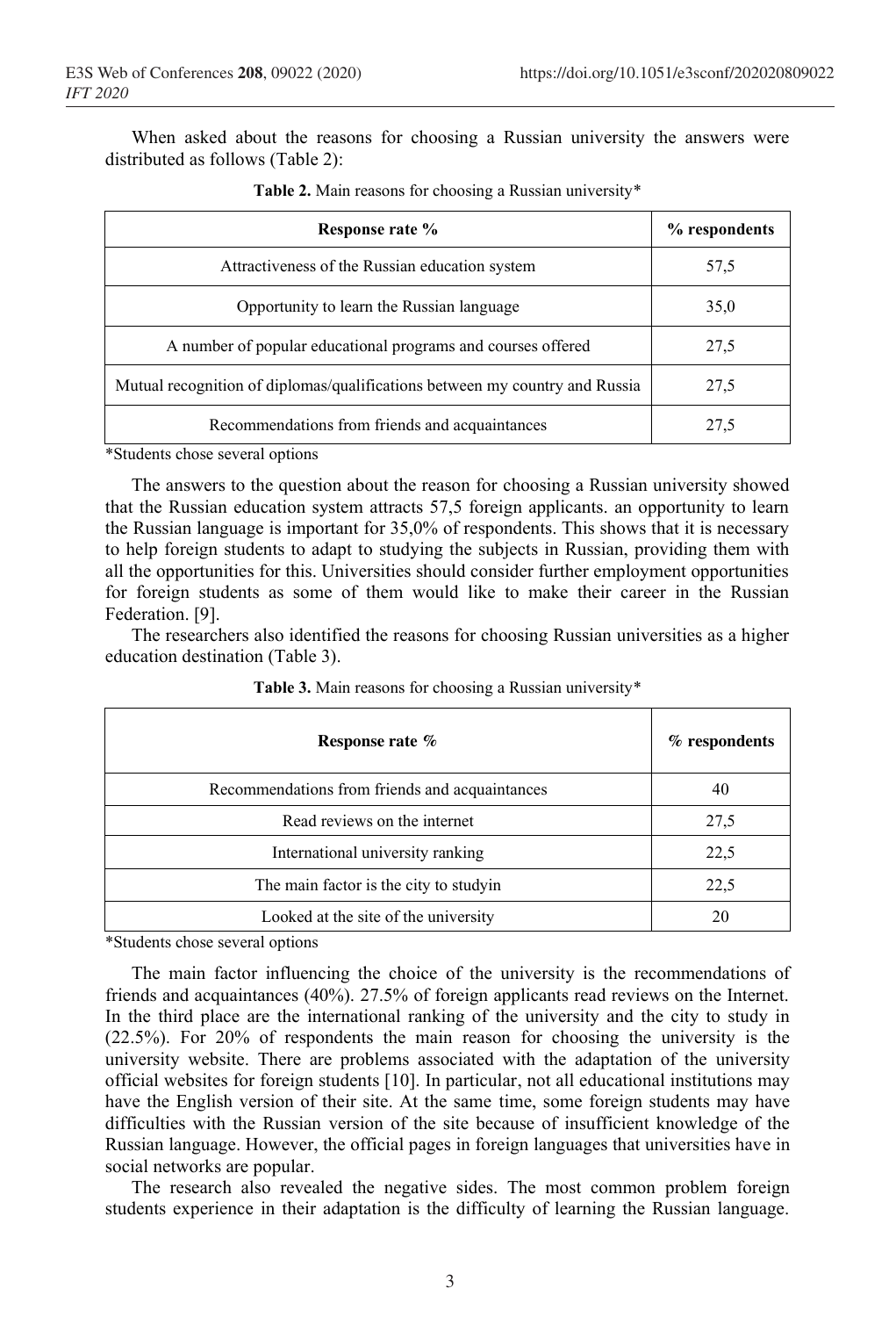The learning material developed for Russian students is not suitable for foreign students. [11, 12].

In addition, one in five foreign students had an intention to leave the university in their first year of study. These were 22.5% of the respondents.

The authors think that with the pandemic the situation will hardly change for the better, as many universities are having problems with distance learning. Thus, instead of increasing their potential for developing educational services, some universities are at risk of losing a certain part of their student population.

## **3 Results and discussion**

Within this study, the regional aspect of educational exports development is also of interest. The two largest universities of the Sverdlovsk region were chosen as the object of research because they carry out digital international activities: Federal State Autonomous Educational Institution of Higher Education «Ural Federal University named after the first President of Russia B.N.Yeltsin» (UrFU) and Federal State Budgetary Educational Institution of Higher Education «Ural State University of Economics» (USUE)

As of April 1, 2020, the number of foreign students at Ural Federal University was 4300 people from 110 countries of the world (as of April 1, 2019, there were 3807 foreign citizens from 78 countries of the world). UrFU is the leading university in training foreign students in the Ural region. According to the monitoring of the Russian universities' efficiency, the international activity indicator of the Ural Federal University is at 11.8% (in 2019 - 10.8%) while the minimum threshold is 1% [13].

The university is recognized by foreign universities, it participates in international rankings QS, Times, Nimes Higher Education, Multibank, Webometrics. The university is strengthening its position in international professional associations ECPR, PCMD, EFMD, the University of the Arctic.

UrFU has 159 foreign graduate students, 40 foreign teachers from 40 countries of the world. The most attractive educational products of the university are 19 master 'programs and 41 postgraduate programs in the foreign language (English). In addition, 500 foreign universities from 62 countries of the world are the foreign partners of UrFU.

To promote UrFU in foreign markets, agreements were signed with the international news agency Russia Beyond the Headlines, information and advertising materials of the Ural Federal University are published in foreign languages (booklets, presentations, etc.), a new guide for foreign students was developed.

The second leading university in the Urals is USUE. In 2017-2018 academic year, there were 492 foreign students from 45 countries at the university. In 2018-2019 academic year, the university had 525 students from 50 countries of the world. As of April 1, 2020, 1168 foreign students from 56 countries were studying at the university. In 2007, the Ural State University of Economics entered the highest category of  $H + in$  the register of universities in Germany. The USUE diploma is recognized in European countries. In addition, the university is a full member of such international and regional associations as the Association "Eurasian Economic Club of Scientists", the Electronic Retailing Association (ERA), etc. An important fact confirming the university's focus on international cooperation is that the headquarters of the Association of Foreign Students of Russia operates in the Ural State University of Economics.

According to the monitoring of the Russian universities' efficiency, the international activity indicator of USUE is at 6.2% ((in 2019 - 4.44%) while the minimum threshold is 1% [13].

The Ural State University of Economics has its Preparatory department for foreign citizens. In 2019-2020, 52 (in 2019 – 38) foreign students studied at USUE under exchange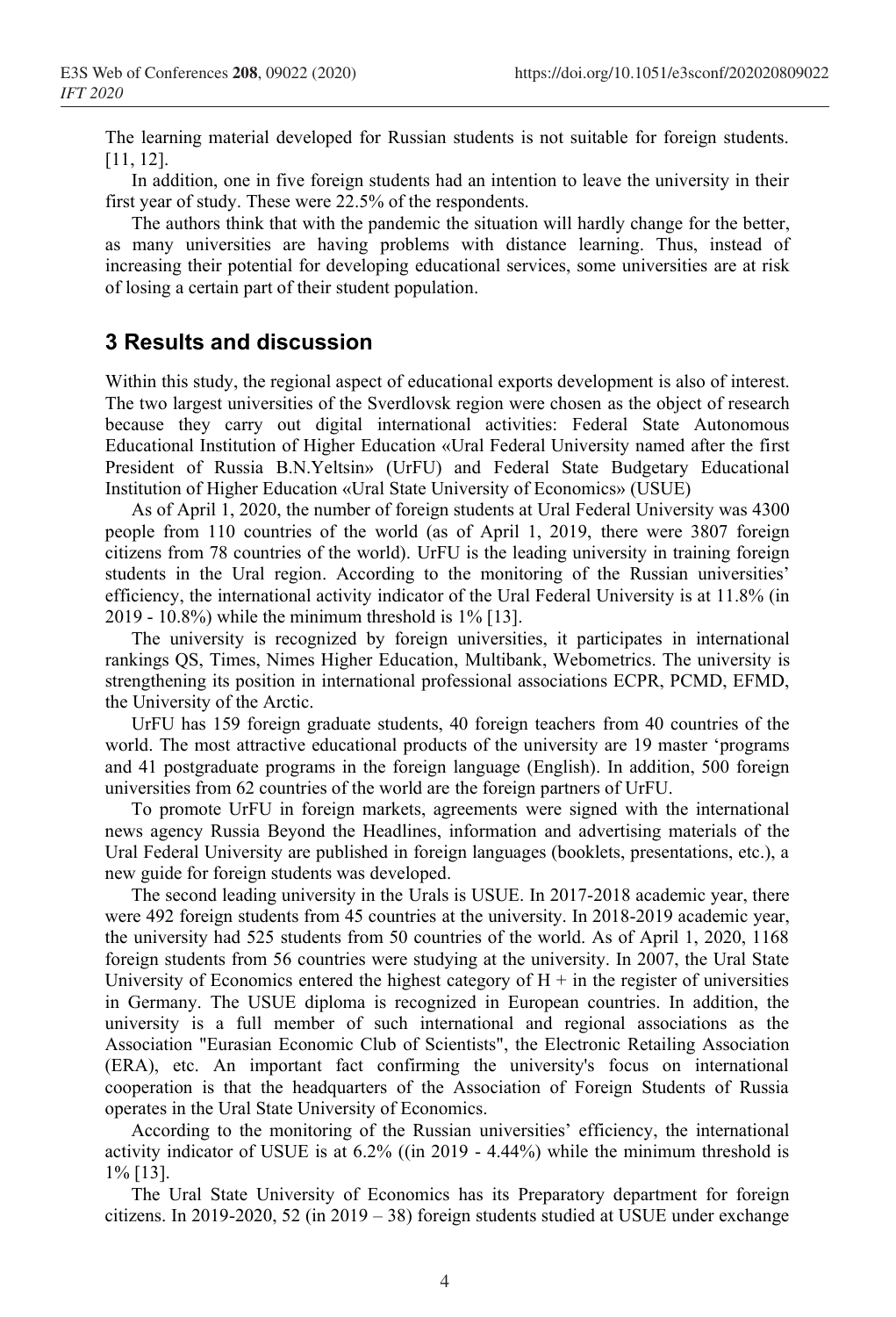programs. In addition, since 2014, at USUE there has been working the Testing Centre for foreign citizens. Its main function is to help foreign citizens to improve their knowledge of the Russian language, Russian history and legislation. They help foreigners to adapt and be better prepared for employment and permanent residence in the Russian Federation. To help students to adapt to the new social, linguistic and cultural environment, the university organizes offsite events, visits to museums and iconic historical sites of Ekaterinburg and the Sverdlovsk region. Throughout their studies at the Preparatory department, students learn the Russian language in depth starting withzerolevel; they get acquainted with the traditions, culture and the specifics of life in Russia.

Both universities are actively working to attract foreign youth. UrFU has the English, Chinese, Spanish and Portuguese versions of their official website. In its turn, USUE has the English, Chinese, Spanish and French versions of their official website. The website pages for applicants provide the necessary information for international students. Universities actively promote themselves in social networks in the languages of Southeast Asia, China, India, the Middle East, Latin America and others.

To find out what sources of information about the university and the learning conditions were used by foreign applicants an online survey was conducted. The survey employed the Google form service. The General population was 5,468 students. The sample accounted for 5% of the total population, i.e. 274 international students. Among them: UrFU students - 215 people, USUE students – 59 people.

The survey participants were the citizens of Kazakhstan, Turkmenistan, Azerbaijan, Armenia, India, China, Italy, South Korea, Turkey, France, Mexico, Gambia, Zambia, Liberia, Sudan, Bulgaria, etc.

Based on the results of the online survey, the following conclusions were made.

First, the main reasons for choosing a university are as follows: recognition of the university diploma in the students 'country of origin (100%), interest in Russia and the region where the University is located  $(92\%)$ , exchange program participant  $(4\%)$ , recommendations from relatives, friends and acquaintances (32%), received a grant from the government of the Russian Federation (2%). An interesting fact is that 13% of respondents are considering their future employment in the Ural region. These are mainly students from the CIS countrie sand China.

Second, 100% of respondents came to Ekaterinburg with some knowledge of the Russian language, but they were at different levels of language learning. The results revealed that students who decided to enter Russian universities purposefully study the Russian language long before coming to Russia, which indicates the selection ofa Russian University as an institution to study at. 78% of the survey participants had taken preparatory courses, and 85% attend additional Russian language courses while studying at the university.

Third, 91% of students learned about Ekaterinburg from publications in the media, in particular through news coverage of the 2018 FIFA World Cup. According to the research done by«PR news» company, the frequency of mentioning Ekaterinburg in foreign media has increased by 7, 3 times since the beginning of the World Cup 2018. To compare, in May 2018, the world media wrote only 228 articles mentioning Ekaterinburg", whereas in June of the same year, there were already 1662 publications.

Fourth, 59% of foreign students learnt about the Russian university when they attended the meeting with the university representatives visiting their country. 56% of respondents took interest in international cultural and sports events held in Ekaterinburg. 32% of the respondents learnt about the university in the Urals from relatives, friends and acquaintances. All 100% of the respondents searched for information about the Ural universities on the official websites of these universities and in social networks.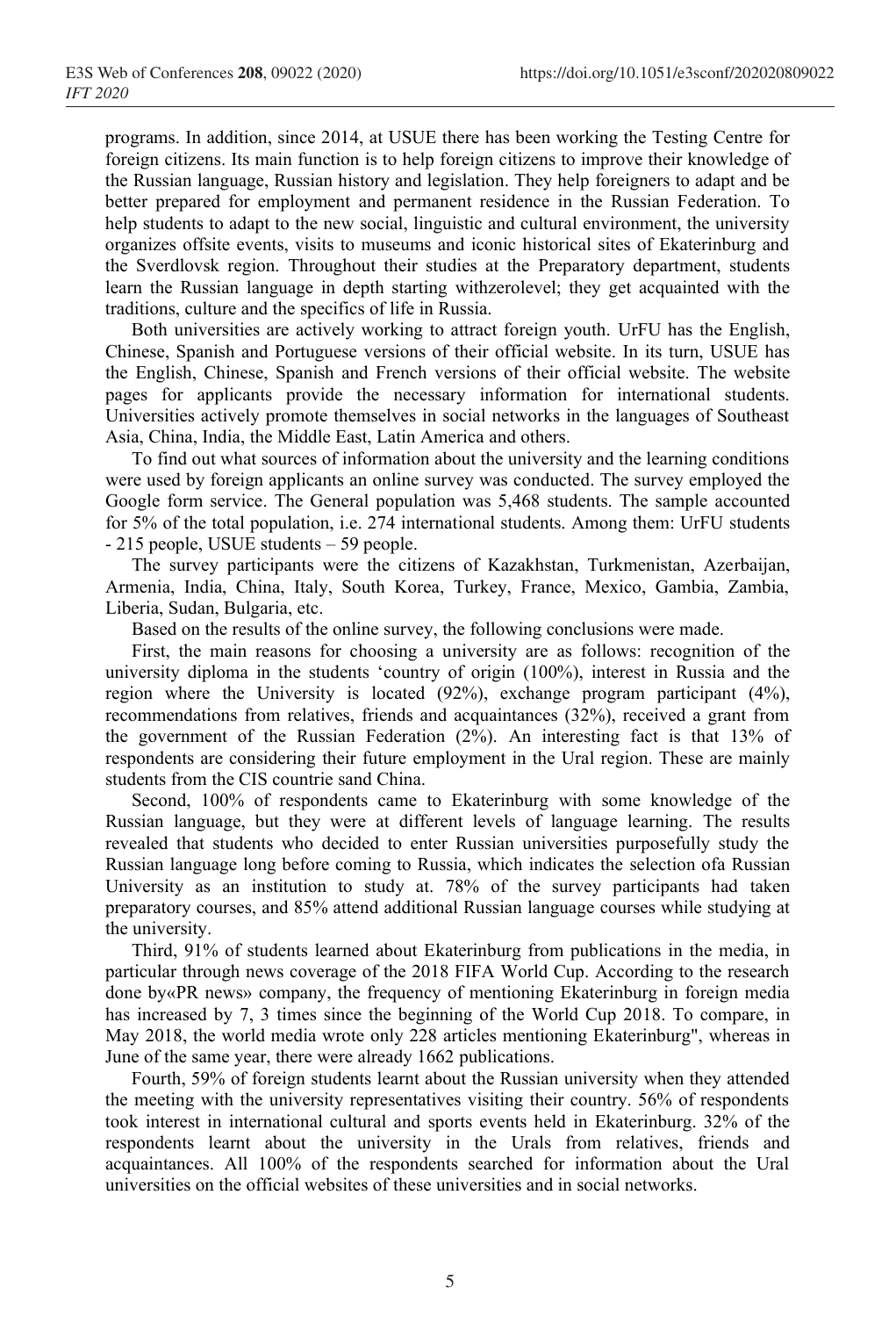## **4 Conclusions**

The study of digital tools used by the two leading regional universities of the Sverdlovsk region in working with foreign students allowed the authors to draw the following conclusions.

Firstly, both regional universities are constantly working on improving their international rankings and they adapt their official websites to the needs of foreign students.

Secondly, the existing problem of learning Russian as a foreign language is being solved through additional language courses. During the pandemic, both universities switched to distance learning, which made it possible to retain the student population and continue training foreign students.

Thirdly, thanks to the systematic work on introducing digital technologies into the educational process, both universities managed to recruit foreign students for 2021. The admission process continues. Nevertheless, we can already say that distance technologies have not reduced the interest of foreign students in learning at regional Russian universities.

The following aspects may be highlighted as recommendations: universities need to consider maintaining social networks in those foreign languages spoken in the source countries to attract foreign applicants. Pay more attention to the reviews of foreign students who graduated from Russian universities and post them on different sites on the Internet. Create more video content about successful foreign graduates. Show the learning and living conditions. Since the main factor determining the foreign students' successful adaptation and learning is the knowledge of Russian, teaching the Russian language should be transferred to the distance format both in preparatory and study periods.

Creating facilities and high-quality virtual environment to attractforeign students and providing them with educational services are currently becoming the main factors that allow developing the international brand of the university, increasing its competitiveness, as well as ensuring the sustainable development of educational exports in the medium term.

## **References**

- 1. Y. Abdurazakova, Terra Econ., **11,** 170 (2013)
- 2. Passport of National Project «Education» , https://minobrnauki.gov.ru/
- 3. Passport of Priority Project «Development of Export Potential of the Russian System of Education», http://government.ru/
- 4. Passport of Federal Project «Digital Educational Environment», https://edu54.ru/
- 5. Order of Russian Federation Government of August 14, 2019 N1797-r(edit. of 20.06.2020) «On approval of the Strategy for the Development of Export of Services to 2025» (together with the "Action Plan for the Implementation of the Strategy for the Development of Exports of Services to 2025"), https://www.garant.ru/
- 6. University Rankings, https://www.topuniversities.com/
- 7. E. Zhadko, O. Popova, N. Gagarina, *16-th Intern. Conf. effic. and respons. in educat,* 1737 (2019)
- 8. Analysis of the criteria for choosing a university by foreign students, https://iprmedia.ru/
- 9. А. Kirkwood, Pedag. and Educat., **18(2),** 107 (2009)
- 10. O. Popova, N. Gagarina, D. Karkh, Adv. Soc. Sci. Educ. Hum. Res*,* **437**, 738 (2020)
- 11. C. Marcelo-García, C. Yot-Domínguez, C. Mayor-Ruiz, Comunicar, **23(45),** 117 (2015)